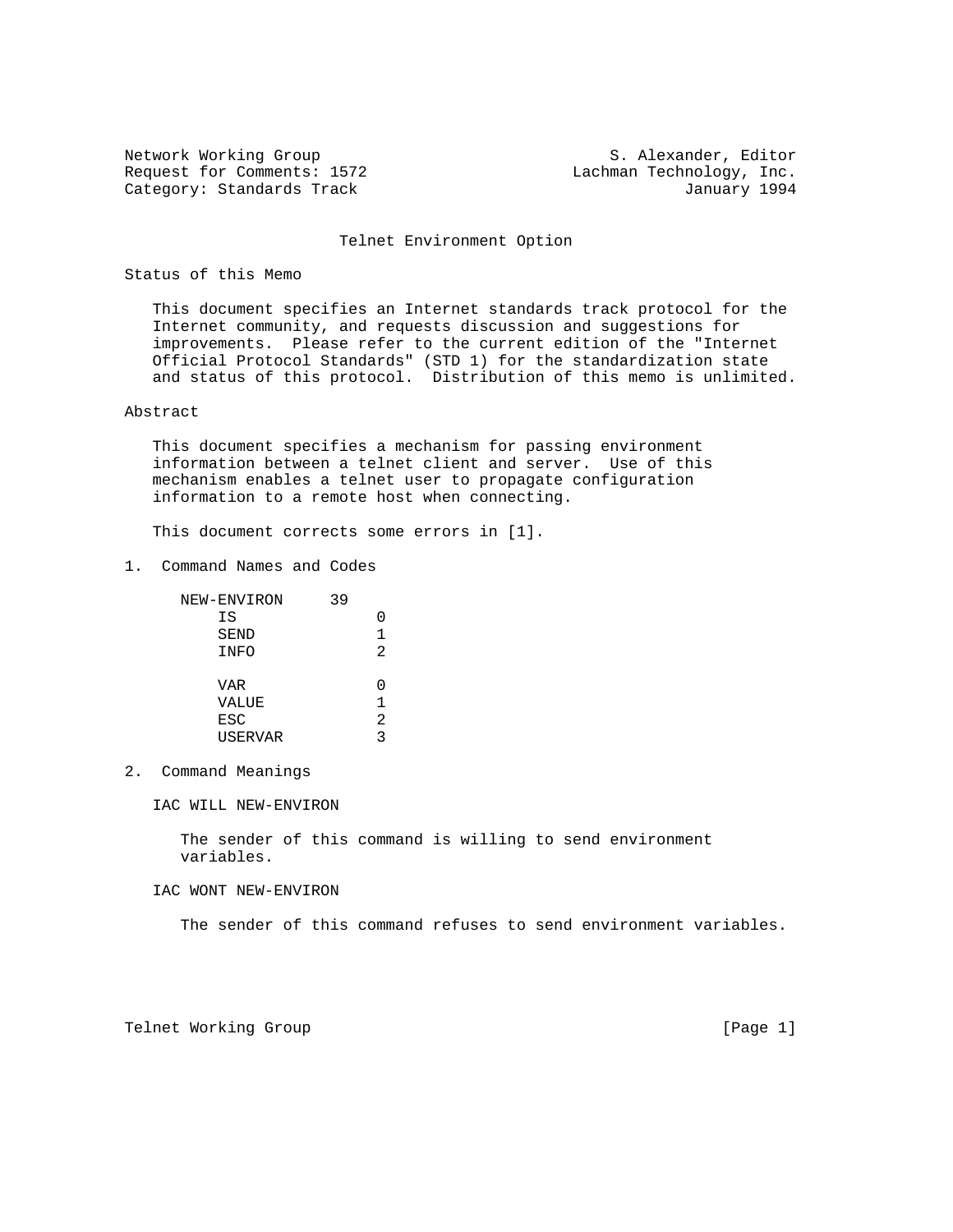IAC DO NEW-ENVIRON

 The sender of this command is willing to receive environment variables.

IAC DONT NEW-ENVIRON

 The sender of this command refuses to accept environment variables.

IAC SB NEW-ENVIRON SEND [ type ... [ type ... [ ... ] ] ] IAC SE

 The sender of this command requests that the remote side send its environment variables. The "type" may be either VAR or USERVAR, to indicate either well known or user variable names. Only the side that is DO NEW-ENVIRON may initiate a SEND command. If a list of variables is specified, then only those variables should be sent. If no list is specified, then the default environment, of both well known and user defined variables, should be sent. If one of the variables has no name, then all the variables of that type (well known or user defined) in the default environment should be sent.

 IAC SB NEW-ENVIRON IS type ... [ VALUE ... ] [ type ... [ VALUE ... ] [ ... ] ] IAC SE

 The sender of this command is sending environment variables. This command is sent in response to a SEND request. Only the side that is WILL NEW-ENVIRON may send an IS command. The "type"/VALUE pairs must be returned in the same order as the SEND request specified them, and there must be a response for each "type ..." explicitly requested. The "type" will be VAR or USERVAR. Multiple environment variables may be sent. The characters following a "type" up to the next "type" or VALUE specify the variable name. The characters following a VALUE up to the next "type" specify the value of the variable. If a "type" is not followed by a VALUE (e.g., by another VAR, USERVAR, or IAC SE) then that variable is undefined. If a VALUE is immediately followed by a "type" or IAC, then the variable is defined, but has no value. If an IAC is contained between the IS and the IAC SE, it must be sent as IAC IAC. If a variable or a value contains a VAR, it must be sent as ESC VAR. If a variable or a value contains a USERVAR, it must be sent as ESC USERVAR. If a variable or a value contains a VALUE, it must be sent as ESC VALUE. If a variable or a value contains an ESC, it must be sent as ESC ESC.

Telnet Working Group **by the Contract Contract Contract Contract Contract Contract Contract Contract Contract Contract Contract Contract Contract Contract Contract Contract Contract Contract Contract Contract Contract Cont**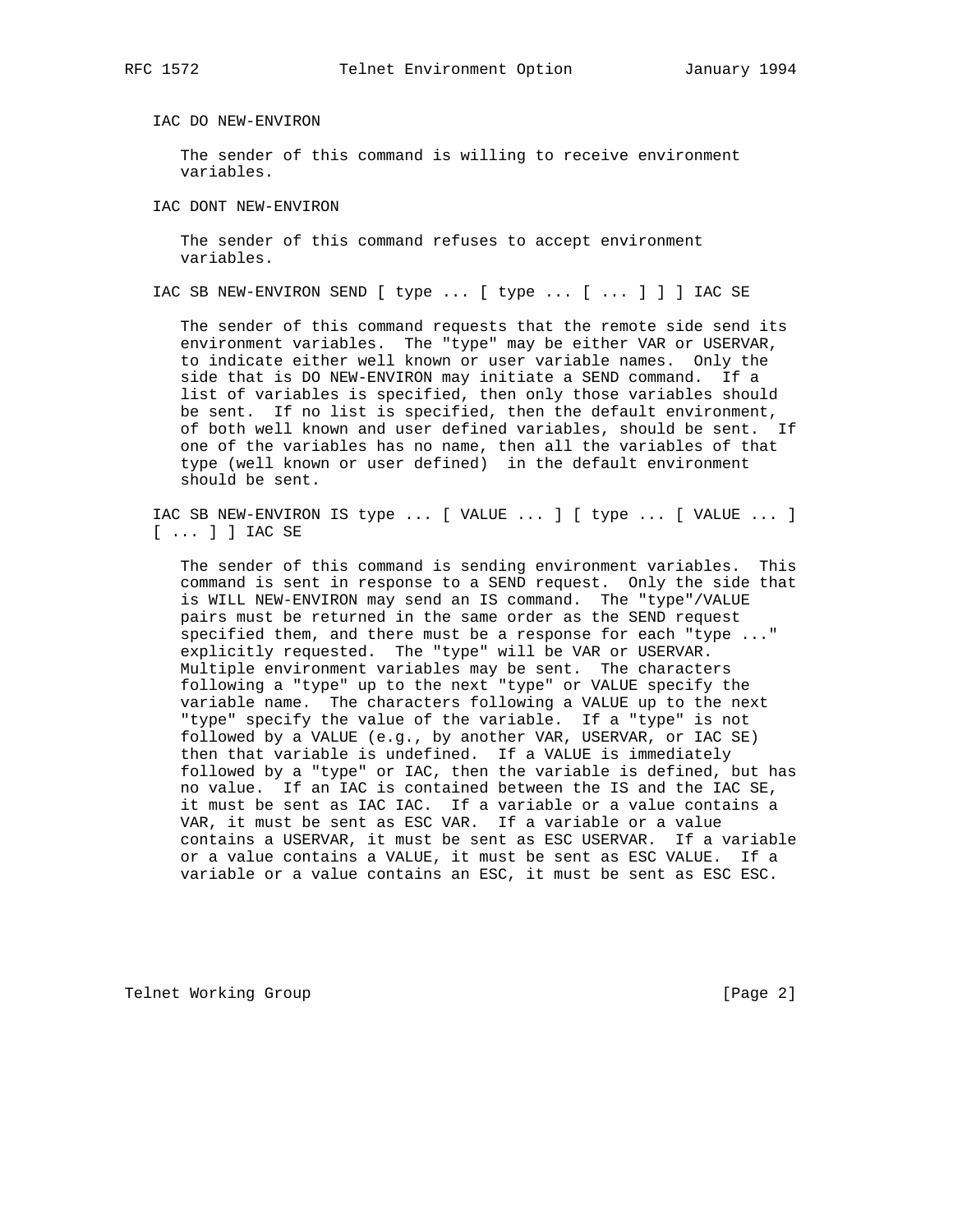IAC SB NEW-ENVIRON INFO type ... [ VALUE ... ] [ type ... [ VALUE ... ] [ ... ] ] IAC SE

 The sender of this command is sending information about environment variables that have changed. It is identical to the IS command, except that the command is INFO instead of IS. Only the side that is WILL NEW-ENVIRON may send an INFO command. The INFO command is not to be used to send initial information; the SEND/IS sequence is to be used for that. The INFO command is to be used to propagate changes in environment variables, and may be spontaneously generated.

3. Default Specification

The default specification for this option is

 WONT NEW-ENVIRON DONT NEW-ENVIRON

meaning there will not be any exchange of environment information.

4. Motivation

 Many operating systems have startup information and environment variables that contain information that should be propagated to remote machines when Telnet connections are established. Rather than create a new Telnet option each time someone comes up with some new information that they need propagated through a Telnet session, but that the Telnet session itself doesn't really need to know about, this generic information option can be used.

- 5. Well Known Variables
	- USER This variable is used to transmit the user or account name that the client wishes to log into on the remote system. The format of the value the USER variable is system dependent, as determined by the remote system.
	- JOB This variable is used to transmit the job ID that the client wishes to use when logging into the remote system. The format of the value the JOB variable is system dependent, as determined by the remote system.
	- ACCT This variable is used to transmit the account ID that the client wishes to use when logging into the remote system. The format of the value the ACCT variable is system dependent, as determined by the remote system.

Telnet Working Group **by the Contract Contract Contract Contract Contract Contract Contract Contract Contract Contract Contract Contract Contract Contract Contract Contract Contract Contract Contract Contract Contract Cont**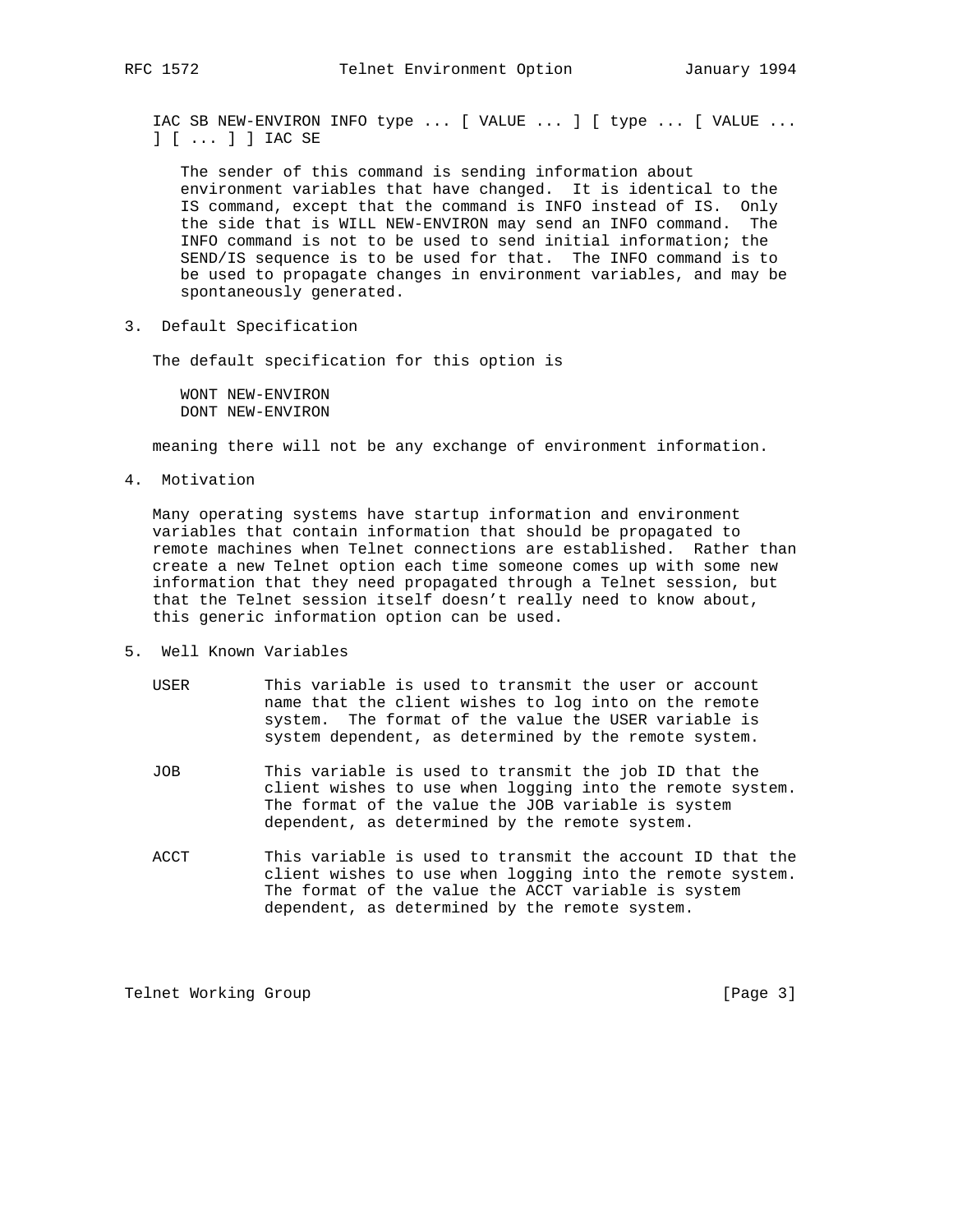- PRINTER This variable is used to identify the default location for printer output. Because there does not currently exist a standard way of naming a printer on a network, the format of this variable is currently undefined.
- SYSTEMTYPE This is used to transmit the type of operating system on the system that sends this variable. It value is identical to the value of the SYSTEM (SYST) command in FTP [4]. The format of the value shall have as its first word one of the system names listed in the current version of the Assigned Numbers document [5].
- DISPLAY This variable is used to transmit the X display location of the client. The format for the value of the DISPLAY variable is:

<host>:<dispnum>[.<screennum>]

 This information is identical to the information passed using the Telnet X-DISPLAY-LOCATION option. If both the DISPLAY environment variable, and the X-DISPLAY-LOCATION option [6] are received, and they contain conflicting information, the most recently received information received should be used.

 Because it is impossible to anticipate all variables that users may wish to exchange, the USERVAR type is provided to allow users to transmit arbitrary variable/value pairs. The use of an additional type allows implementations to distinguish between values derived by the remote host software and values supplied by the user. Paranoid implementations will most likely treat both types with an equal level of distrust. The results of a name-space collision between a well known and a user variable are implementation specific.

6. Implementation Rules

 WILL and DO are used only at the beginning of the connection to obtain and grant permission for future negotiations.

 Once the two hosts have exchanged a WILL and a DO, the sender of the DO NEW-ENVIRON is free to request that environment variables be sent. Only the sender of the DO may send requests (IAC SB NEW-ENVIRON SEND IAC SE) and only the sender of the WILL may transmit actual environment information (via the IAC SB NEW-ENVIRON IS ... IAC SE command). Though this option may be used at any time throughout the life of the telnet connection, the exchange of environment information will usually happen at the startup of the connection. This is because many operating systems only have mechanisms for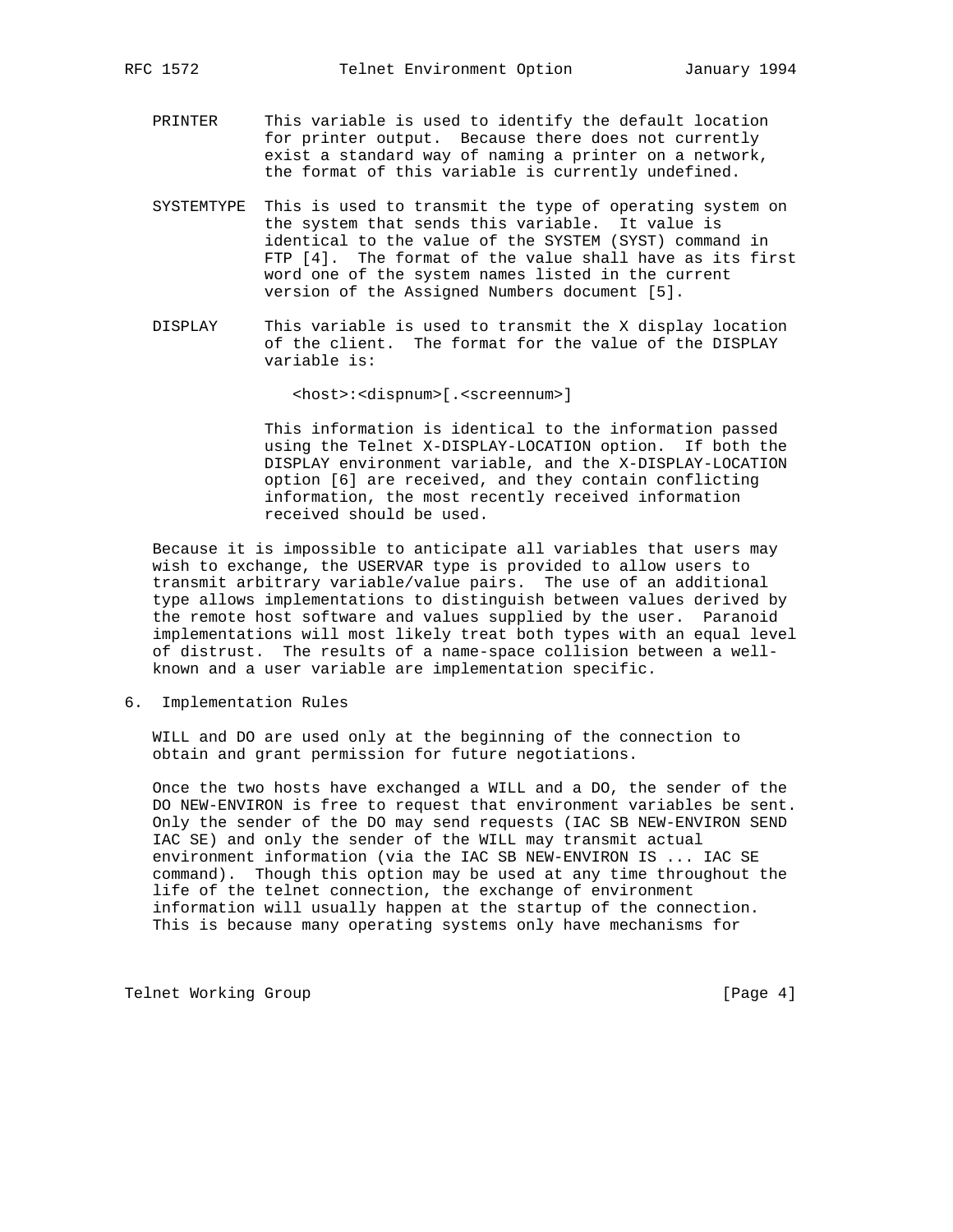propagating environment information at process creation, so the information is needed before the user logs in.

 The receiving host is not required to put all variables that it receives into the environment. For example, if the client should send across USERVAR "TERM" VALUE "xterm" as an environment variable, and the TERMINAL-TYPE [3] option has already been used to determine the terminal type, the server may safely ignore the TERM variable. Also, some startup information may be used in other ways; for example, the values for "USER", "ACCT" and "PROJ" values might be used to decide which account to log into, and might never be put into the users environment. In general, if the server has already determined the value of an environment variable by some more accurate means, or if it does not understand a variable name, it may ignore the value sent in the NEW-ENVIRON option. The server may also prefer to just put all unknown information into the users environment. This is the suggested method of implementation, because it allows the user the most flexibility.

The following is an example of use of the option:

Host1 Host2 IAC DO NEW-ENVIRON IAC WILL NEW-ENVIRON [ Host1 is now free to request environment information ] IAC SB NEW-ENVIRON SEND VAR "USER" VAR "ACCT" VAR USERVAR IAC SE [ The server has now explicitly asked for the USER and ACCT variables, the default set of well known environment variables, and the default set of user defined variables. Note that the client includes the USER information twice; once because it was explicitly asked for, and once because it is part of the default environment. ] IAC SB NEW-ENVIRON IS VAR "USER" VALUE "joe" VAR "ACCT" VALUE "kernel" VAR "USER" VALUE "joe" VAR "DISPLAY" VALUE "foo:0.0" USERVAR "SHELL" VALUE "/bin/csh" IAC SE It is legal for a client to respond with an empty environment (no data between the IAC SB and IAC SE) when no well-defined or user variables are currently defined. For example:

IAC SB NEW-ENVIRON IS IAC SE

is a valid response to any of the following: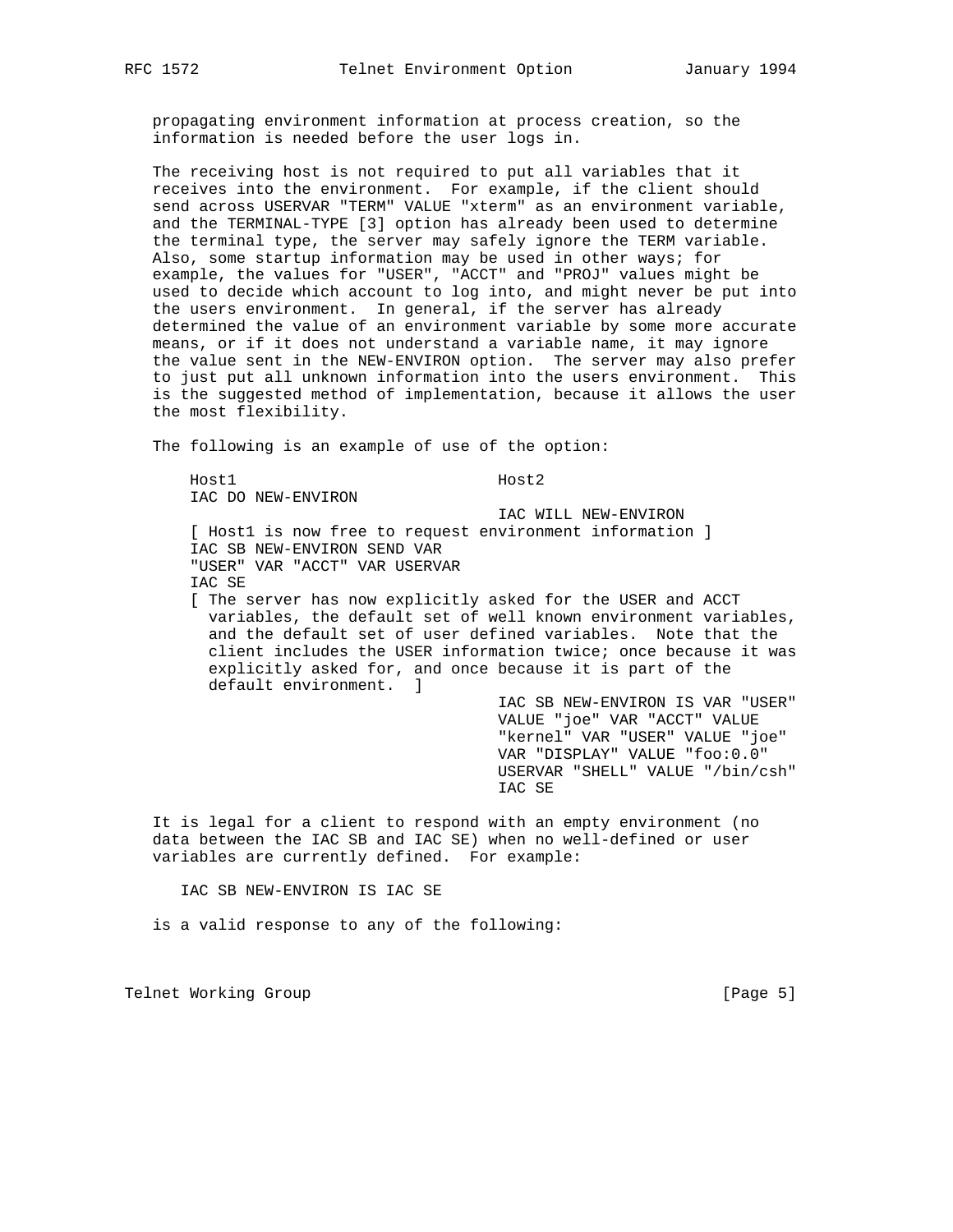IAC SB NEW-ENVIRON SEND IAC SE IAC SB NEW-ENVIRON SEND VAR IAC SE IAC SB NEW-ENVIRON SEND USERVAR IAC SE IAC SB NEW-ENVIRON SEND VAR USERVAR IAC SE

(The last example is equivalent to the first...)

 The earlier version of this specification [1] incorrectly reversed the values for VAR and VALUE, which put the specification at odds with existing implementations. In order to resolve that problem, as well as other minor problems, a new option number has been assigned to the NEW-ENVIRON option. This allows implementations of this memo to interoperate with no ambiguity.

 For a discussion on how to implement to interoperate with the various implementations that pre-date this memo, see [2].

 It is expected that any implementation that supports the Telnet NEW- ENVIRON option will support all of this specification.

7. Security Concerns

 It is important for an implementor of the NEW-ENVIRON option to understand the interaction of setting options and the login/authentication process. Specifically careful analysis should be done to determine which variables are "safe" to set prior to having the client login. An example of a bad choice would be permitting a variable to be changed that allows an intruder to circumvent or compromise the login/authentication program itself.

- 8. References
	- [1] Borman, D., Editor, "Telnet Environment Option", RFC 1408, Cray Research, Inc., January 1993.
	- [2] Borman, D., "Telnet Environment Option Interoperability Issues", RFC 1571, Cray Research, Inc., January 1994.
	- [3] VanBokkelen, J., "Telnet Terminal-Type Option", RFC 1091, FTP Software, Inc., February 1989.
	- [4] Postel, J., and J. Reynolds, "File Transfer Protocol (FTP)", STD 9, RFC 959, USC/Information Sciences Institute, October 1985.
	- [5] Reynolds, J., and J. Postel, "Assigned Numbers", STD 2, RFC 1340, USC/Information Sciences Institute, July 1992.